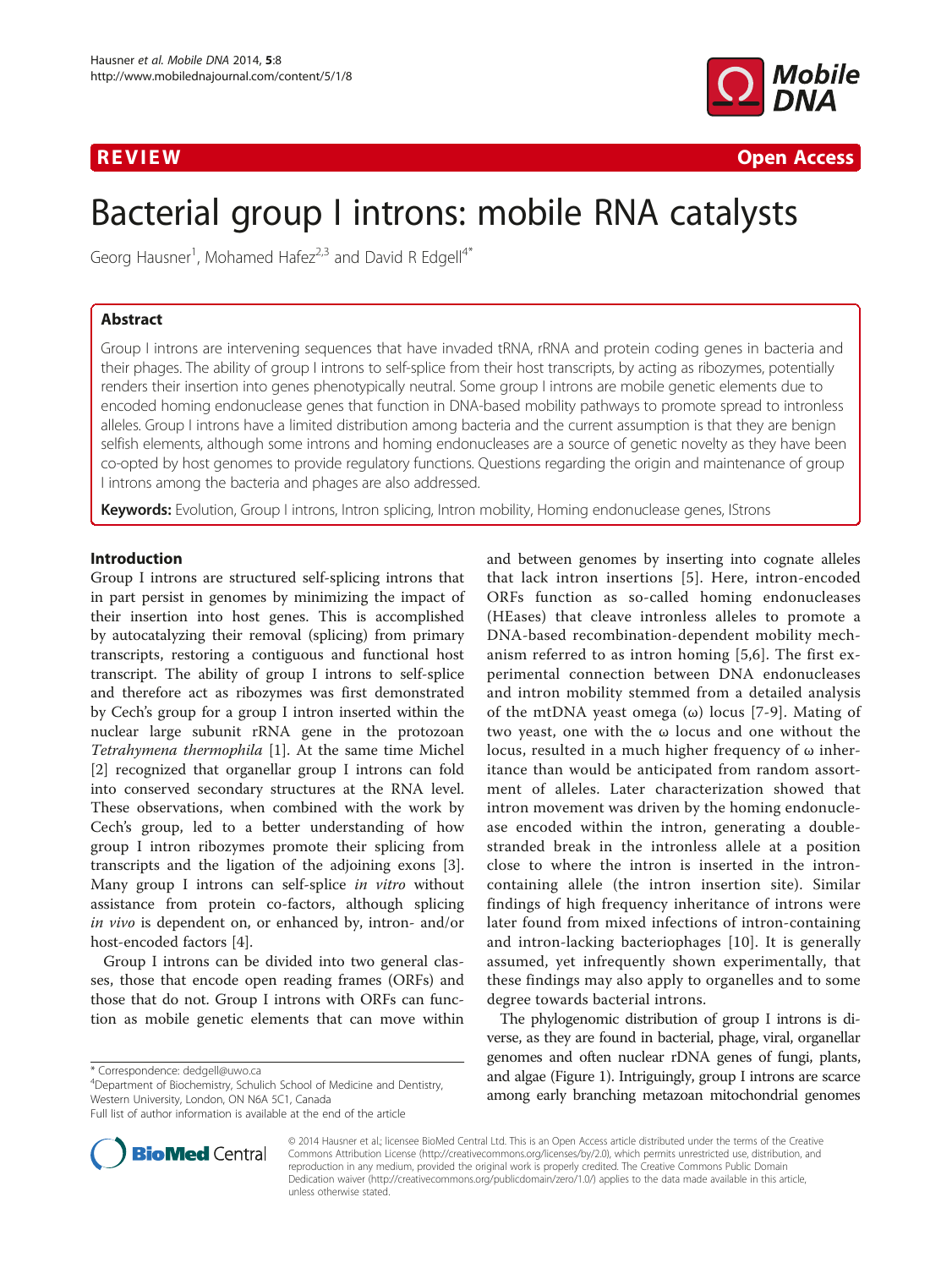<span id="page-1-0"></span>

[[11](#page-8-0)], and so far have not yet been detected in the Archaea [[12](#page-8-0)]. Bacterial group I introns are mostly confined to structural RNA genes (rRNA and tRNA) and are less frequently inserted within protein-coding genes. Group I introns have also been reported from a variety of bacteriophages [\[13-15](#page-8-0)] where they tend to be inserted within conserved proteincoding genes. Other intron and intron-like elements are encountered within prokaryotic genomes, such as group II introns, Archaeal tRNA introns, and bacterial rDNA intervening sequences [\[16-18\]](#page-8-0), however this review will focus on group I introns.

# Review

## Core features of group I intron RNAs

Group I introns are highly variable at the primary sequence level yet possess characteristic conserved secondary and tertiary structures. The secondary structure of group I introns consists of paired (P) elements designated P1 to P10 and single-stranded loop regions (Figure [2](#page-2-0)). Short, conserved sequences can be recognized in some intron sequences, and these are named P, Q, R, and S. These sequences participate in forming core helical regions, in which as shown in Figure [2](#page-2-0) the P sequence pairs with Q (contributing towards the P4 helix) and R pairs with S (contributing towards the P7 helix) [[2](#page-8-0),[19](#page-8-0)]. The P1 and the P10 helices form the substrate-binding domain wherein

the 5′ and 3′ splice sites are juxtaposed to each other [[3,20,21](#page-8-0)]. In some group I introns, P2 is absent. The active core of the group I ribozyme is assembled by two helical domains P4/P6 (P4, P5 and P6), which is considered the scaffolding domain, and P3/P9 (P3, P7, P8 and P9) that form the catalytic domain [[21-23\]](#page-8-0). The P3-P7-P9 helix contains the guanosine-5'-triphosphate (GTP) binding pocket and the exogenous GTP docks onto the G-binding site located in P7. Here the 3′–OH of an exogenous GTP is positioned so that it can attack the 5′-3′ phospodiester bond at the 5′ splice site located within the P1 fold. There is considerable evidence that at least one or more divalent metal ions (preferably  $Mg^{+2}$ ) are present at the active site and contribute towards the catalysis of the group I intron [[24](#page-8-0),[25\]](#page-8-0).

Group I introns have been categorized into five classes, IA, IB, IC, ID and IE [[26-28\]](#page-9-0) based on conservation of core domains, alternative configurations of secondary structure elements, the presence of peripheral elements and features of the P7:P7′ helix (for example, P2, P7.1, P7.2) (see Figure [3](#page-3-0)). Each class is further subdivided based on the presence or absence of specific structural features (that is IA1, IA2 and IA3) [[28](#page-9-0)]. Overall, 14 subgroups of introns have been recognized to date based on structural features [\[29](#page-9-0)], and over 20,000 group I introns have been identified or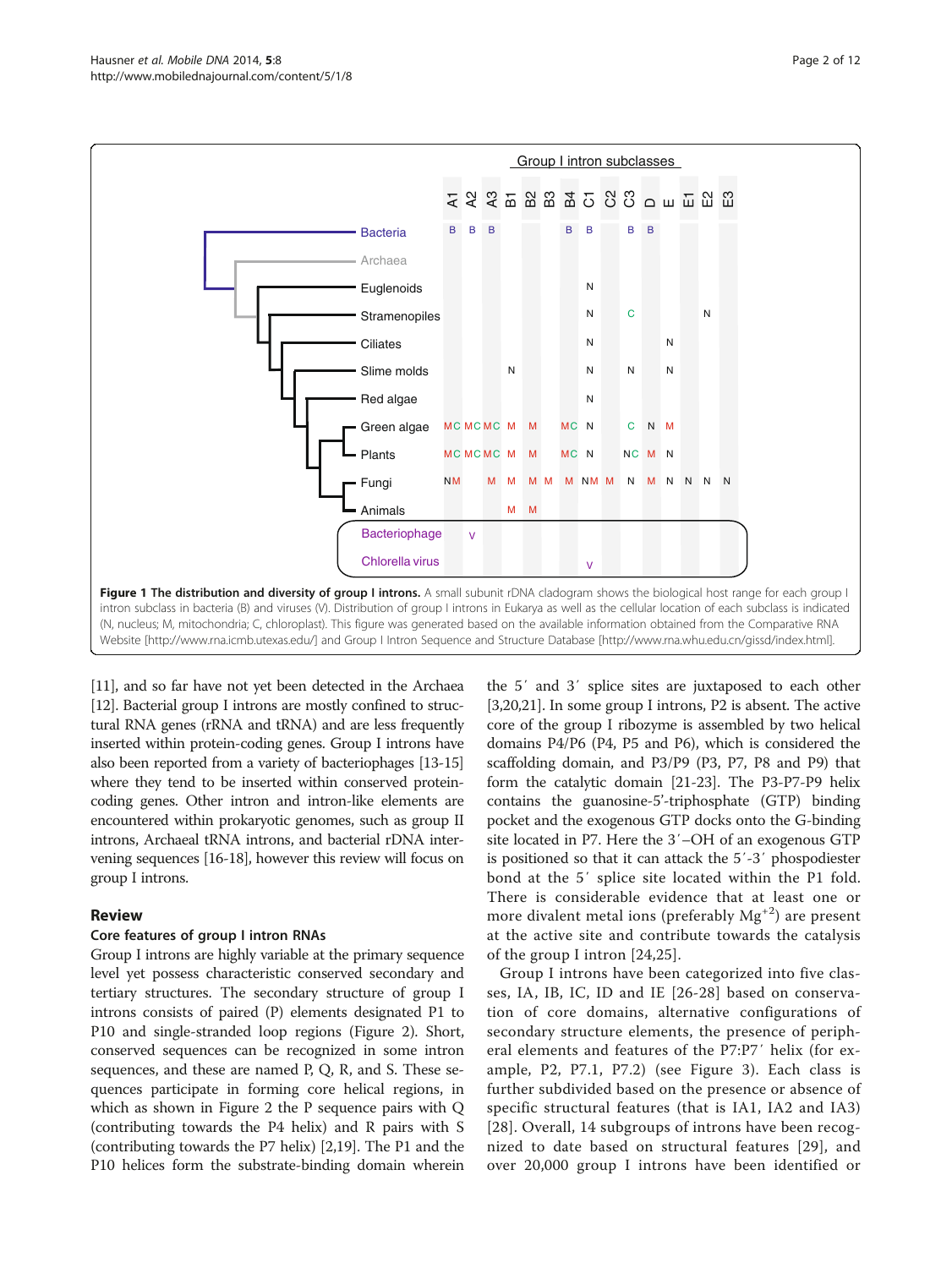<span id="page-2-0"></span>

predicted in a variety of organisms. The secondary structures of some group I introns and a list of rDNA intron insertions sites have been compiled in the Comparative RNA Web Site [\[http://www.rna.ccbb.utexas.edu/\]](http://www.rna.ccbb.utexas.edu/) [\[30](#page-9-0)], and the group I intron sequence and structure database [[28](#page-9-0)]. Among bacterial group I introns so far, representatives of the following intron subgroups have been noted: IA1, IA2, IA3, IB4, IC1, IC3, and ID [\[31-33](#page-9-0)]. When ORFs are present, they are usually entirely inserted in loops that protrude from the core secondary structure (see Figure 2) where the extra sequence associated with the ORF will not interfere with folding of the ribozyme core [[34\]](#page-9-0). In cases where the intron ORF sequence extends into core intron sequences, expression of the intron ORF is tightly controlled so as not to interfere with intron folding and splicing [[35](#page-9-0),[36\]](#page-9-0).

# The mechanism of group I intron splicing

Group I introns are removed from precursor RNA by an autocatalytic RNA splicing event that is mediated by the intron's RNA tertiary structure. Base-pairing interactions between the 5′-end of the intron and flanking exon sequences define the location of the 5′ and 3′ splice sites. The Internal Guide Sequence (IGS), which is a short intronic sequence near the 5′-end that pairs with sequences of the upstream exon to form P1, determines the 5′ splice site (Figure 2). The 3′ splice site is determined by pairing of a short sequence of the downstream

exon with a portion of the IGS, forming P10 and mediating interactions between P9 and the P3/P8 helices that form the catalytic core [\[3](#page-8-0),[26](#page-9-0),[37](#page-9-0)-[39\]](#page-9-0).

Splicing of the group I intron RNA is by a two-step transesterification reaction with an exogenous GTP (αG) with its 3′–OH acting as an initiating nucleophile (Figure [4](#page-4-0)). Binding of the  $\alpha$ G in the G-binding site in P7 positions the 3′–OH of GTP to attack the 5′ splice site. During the first transesterification step the αG is attached to the 5′-end of the intron RNA by a 3′-5′ phosphodiester bond. This step is followed by conformational changes allowing the upstream exon's terminal 3' guanosine  $(\omega G)$  to trade position with the αG and occupy the G-binding site to initiate the second transesterification reaction [\[26](#page-9-0)]. The 3′–OH of the upstream exon attacks the 3′ splice site (an interaction facilitated by the formation of P10) promoting the ligation of upstream and downstream exons and the release of the intron RNA [\[3](#page-8-0)[,40-42](#page-9-0)]. Splicing is absolutely dependent on a divalent metal ion to stabilize RNA secondary and tertiary structures and to activate the nucleophilic attack by the 3′–OH groups [[24,25\]](#page-8-0). Crystal structures of several group I introns have been resolved, including Azoarcus sp. BH72 pre-tRNA<sup>Ile</sup> intron-exon complexes [\[24,](#page-8-0)[42,43](#page-9-0)], Tetrahy-mena pre-rRNA apo enzyme [[44,45\]](#page-9-0), and the bacteriophage Twort pre-mRNA ribozyme-product complex [[22](#page-8-0)]. The crystal structures of these introns support the involvement of a two-metal ion mechanism in group I intron splicing.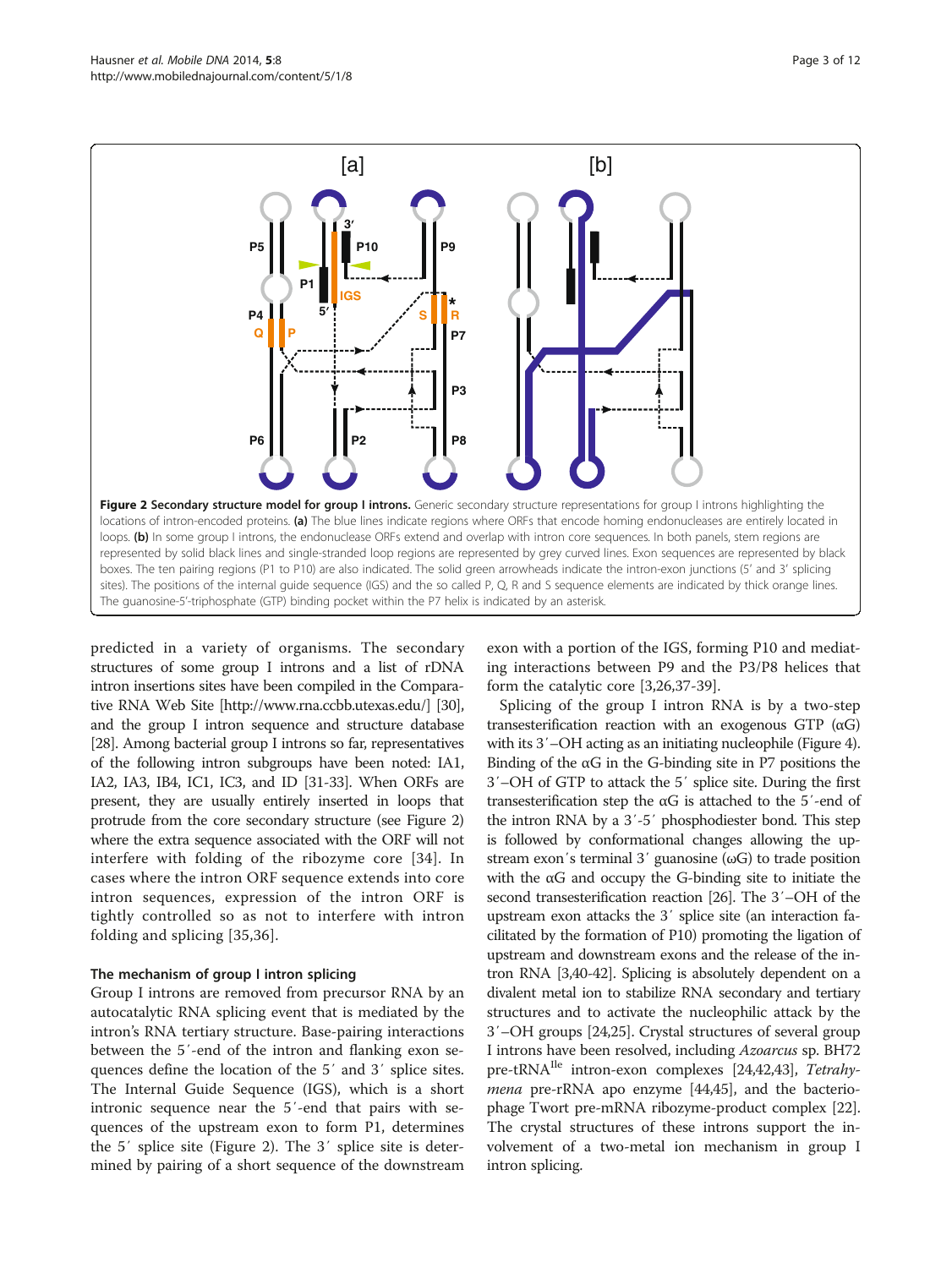<span id="page-3-0"></span>

Intron- and host-encoded factors that facilitate splicing Efficient in vivo splicing of group I introns often requires proteins with maturase function that can either be intron-

or host-encoded [\[46-50\]](#page-9-0). The reliance on intron-encoded maturases or host factors implies that the intrinsic intron splicing rate may not be sufficient in a cellular context, and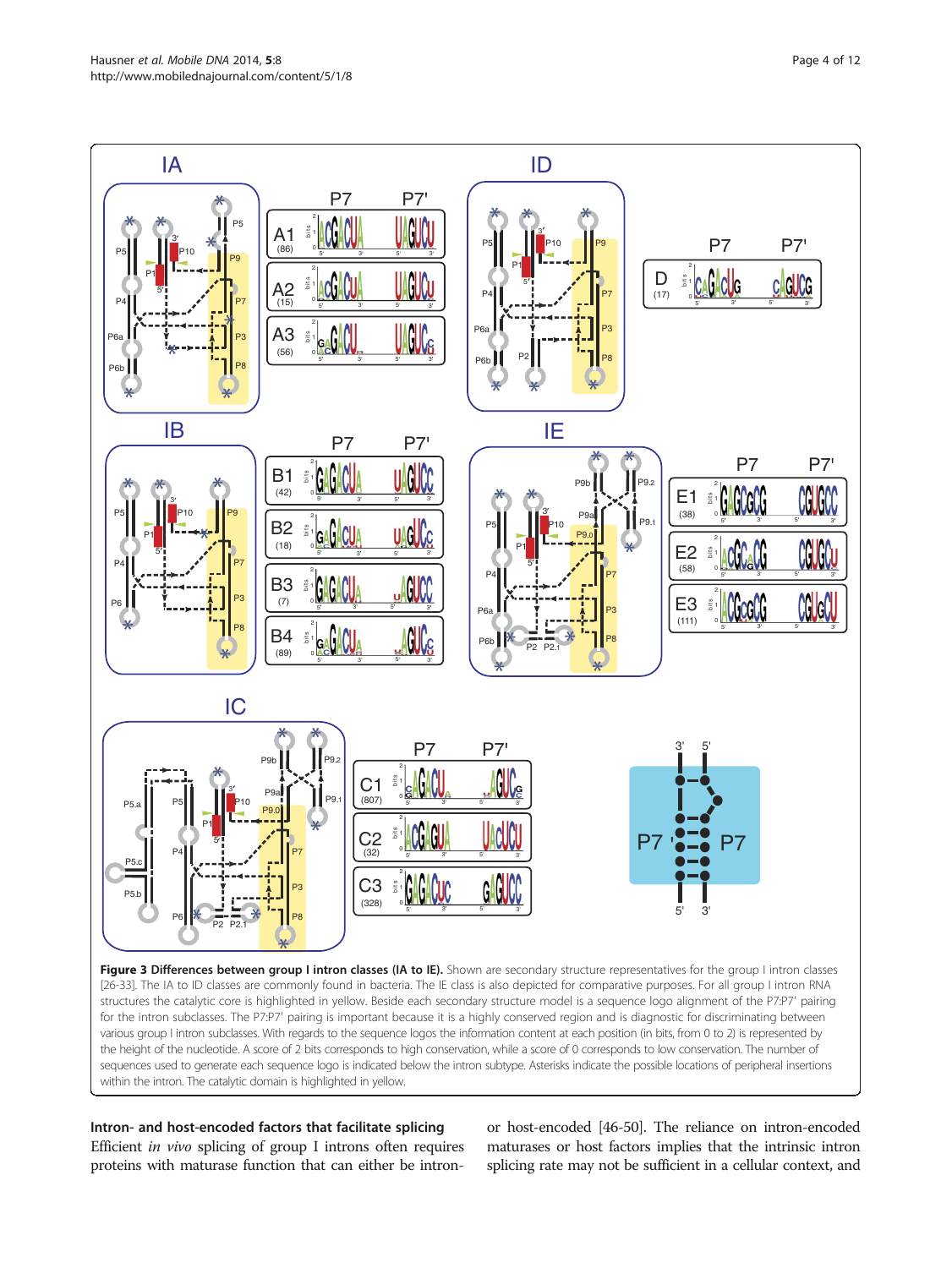<span id="page-4-0"></span>

that introns have co-opted cellular factors to facilitate splicing to ensure little or no phenotypic effect on host gene function. For example, three nuclear mutations (cyt-4, cyt-18, cyt-19) were identified that showed cytochrome deficiencies due to defective splicing of the mL2449 group I intron in Neurospora crassa [\[51-53](#page-9-0)]. Cyt-4 was shown to be an RNase II-like protein that might be involved in the turnover of the excised group I intron [\[52](#page-9-0)], and Cyt-18 was revealed to be a tyrosyl-tRNA synthetase that promotes splicing by helping the intron RNA fold into a catalytically active structure [[54,55](#page-9-0)]. Cyt-19 is a member of the DEADbox protein superfamily of RNA helicases that appears to be an ATP-dependent RNA chaperone that can recognize and destabilize non-native RNA folds that might arise during Cyt-18 mediated folding of group I intron RNAs [[29,56-59](#page-9-0)]. A general theme that emerges from these studies is that intron RNAs interact with cellular RNA-binding proteins to promote the formation of splicing-competent RNA structures.

With regard to bacterial group I introns, comparatively little is known about host- and intron-encoded splicing co-factors [[46,49,50\]](#page-9-0). In the hyperthermophile Thermotoga neapolitana, the group I intron interrupting the 23S gene encodes a LAGLIDADG protein with maturase-like activity that stabilizes and activates its cognate intron at high temperatures [\[47](#page-9-0)]. Studies on Escherichia coli phage T4 introns revealed that host factors such as the StpA protein can act as an RNA chaperone and thus compensate for a group I intron splicing defect in vivo [\[46,60,61](#page-9-0)]. Ribosomal protein S12 was shown to facilitate the *in vitro* splicing of T4 introns [[62\]](#page-9-0), and translation initiation factor IF1 has RNA chaperone activity that can promote the splicing of the T4 phage thymidylate synthase intron [[63](#page-9-0)]. In vitro work has shown that eukaryotic proteins such as Cyt-18 [\[29,64\]](#page-9-0), and DEAD-box proteins like Cyt-19, and Mss116p [\[59\]](#page-9-0) promote splicing of some bacterial introns, suggesting that bacterial group I introns may benefit from interactions with proteins that assist in intron RNAs folding into splicing competent structures. There is also considerable evidence that the ribosome acts as an RNA chaperone for the T4 introns by sequestering upstream exon sequences that may otherwise compete with intron sequence to form nonproductive RNA structures for splicing [[65,66\]](#page-9-0). Collectively, these observations also suggest that intron splicing and gene expression have to be coordinated and therefore introns may not be neutral with regards to their impact on their host cells [\[36,66](#page-9-0)].

#### Intron-encoded HEases

Intron-encoded HEases are site-specific DNA endonucleases that recognize and cleave specific target sites (the homing site) in genomes that lack the intron (Figure [5a](#page-5-0)) [[10](#page-8-0)[,67](#page-9-0)]. Homing sites are typically centered on the intron-insertion site, and include DNA sequences both up- and downstream of the insertion site (that is in the up- and down-stream exons). The presence of a group I intron thus disrupts the homing site, rendering intron-containing alleles immune to cleavage by their encoded homing endonuclease, and providing a mechanism to discriminate self (intron-containing) from non-self (intronless) alleles. Most characterized HEases possess lengthy recognition sites (> 14 bp) that often encode codons specifying functionally critical amino acids or RNA sequences of the target gene [[68](#page-9-0)-[70\]](#page-9-0). Targeting of conserved sequences is one strategy to ensure that an appropriate homing site is present within closely related genomes. Moreover, many characterized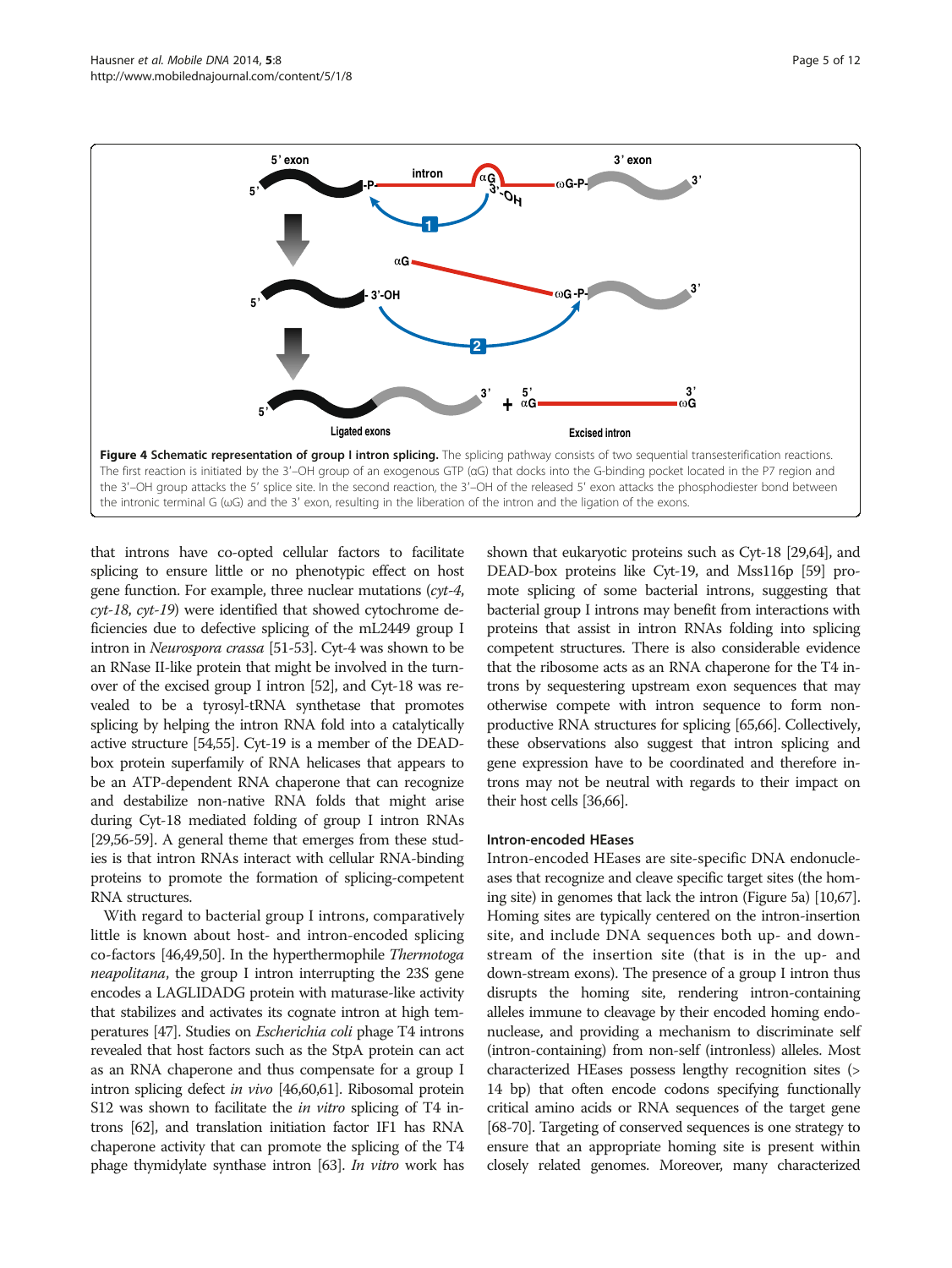<span id="page-5-0"></span>![](_page_5_Figure_2.jpeg)

HEases tolerate nucleotide substitutions within their homing sites, facilitating cleavage of variant cognate homing sites that arise by genetic drift.

Currently, there are six families of HEases, classified primarily on the basis of conserved amino acids that correspond to structural or active site residues; the LAGLIDADG, H-N-H, His-Cys box, GIY-YIG, PD-(D/E) xK, and EDxHD families [\[71](#page-9-0)-[73\]](#page-9-0). The active site architecture of the His-Cys box and H-N-H families is very similar, and it has been suggested that they are divergent members of a ββα-metal motif. A similar argument can be made for a shared active site architecture of the PD- (D/E)xK and EDxHD families. The LAGLIDADG family is the largest and most diverse group with a wide host range including the organellar genomes of plants, fungi, protists, early branching metazoans, bacterial and archaeal genomes. The GIY-YIG, H-N-H, PD-(D/E)xK, and EDxHD enzymes are most often encoded within group I introns found in phage genomes, and less frequently in introns interrupting genes on bacterial chromosomes. His-Cys box enzymes have an extremely limited phylogenetic distribution, found almost exclusively in protists.

#### Intron mobility

Group I intron mobility is catalyzed by the intronencoded HEases [[6,](#page-8-0)[74](#page-9-0),[75](#page-9-0)] (Figure 5). The HEases have specific target sites, with some allowance for sequence variation in their homing sites (Figure 5a). Recognition of variant homing sites ensures propagation in the face of substitutions that accumulate over time in the target

site. Recently, trans-acting HEases have been described in T4 and related phages that can promote the homing of either group I introns lacking ORFs or group I introns that encode defunct (degenerated) HEases (Figure 5b) [[67,72,](#page-9-0)[76,77\]](#page-10-0). Intron homing is initiated by the HEase that introduces a double-strand break (DSB), or nick, in an intronless allele [\[77](#page-10-0)]. The homing process is completed by host DSB-repair or synthesis-dependent strand annealing (SDSA) pathway [\[78-81](#page-10-0)] that use the introncontaining allele as a donor to repair the break in the recipient intronless allele (Figure 5). The end result is the nonreciprocal transfer of the mobile intron element into the intronless allele (that is recipient). As stated previously, nicking HEases can stimulate intron mobility but the actual mechanism of how a single-strand nick stimulates recombination is not understood. The homing event is frequently associated with co-conversion of markers flanking the intron insertion site, and the HEase can influence the extent of co-conversion by remaining bound to one of the cleavage products, preventing access of the recombination and repair machinery including exonucleases [[79,80,82,83\]](#page-10-0). It should be noted that homing endonuclease genes can be free-standing and move into new sites by a mechanism referred to as intronless homing, a mechanism that is similar to the one described above (see Figure 5c).

It is generally thought that group I introns propagate through a population of intronless alleles with 'super-Mendelian' inheritance, and that all available alleles for homing quickly become occupied. At this point, the HEase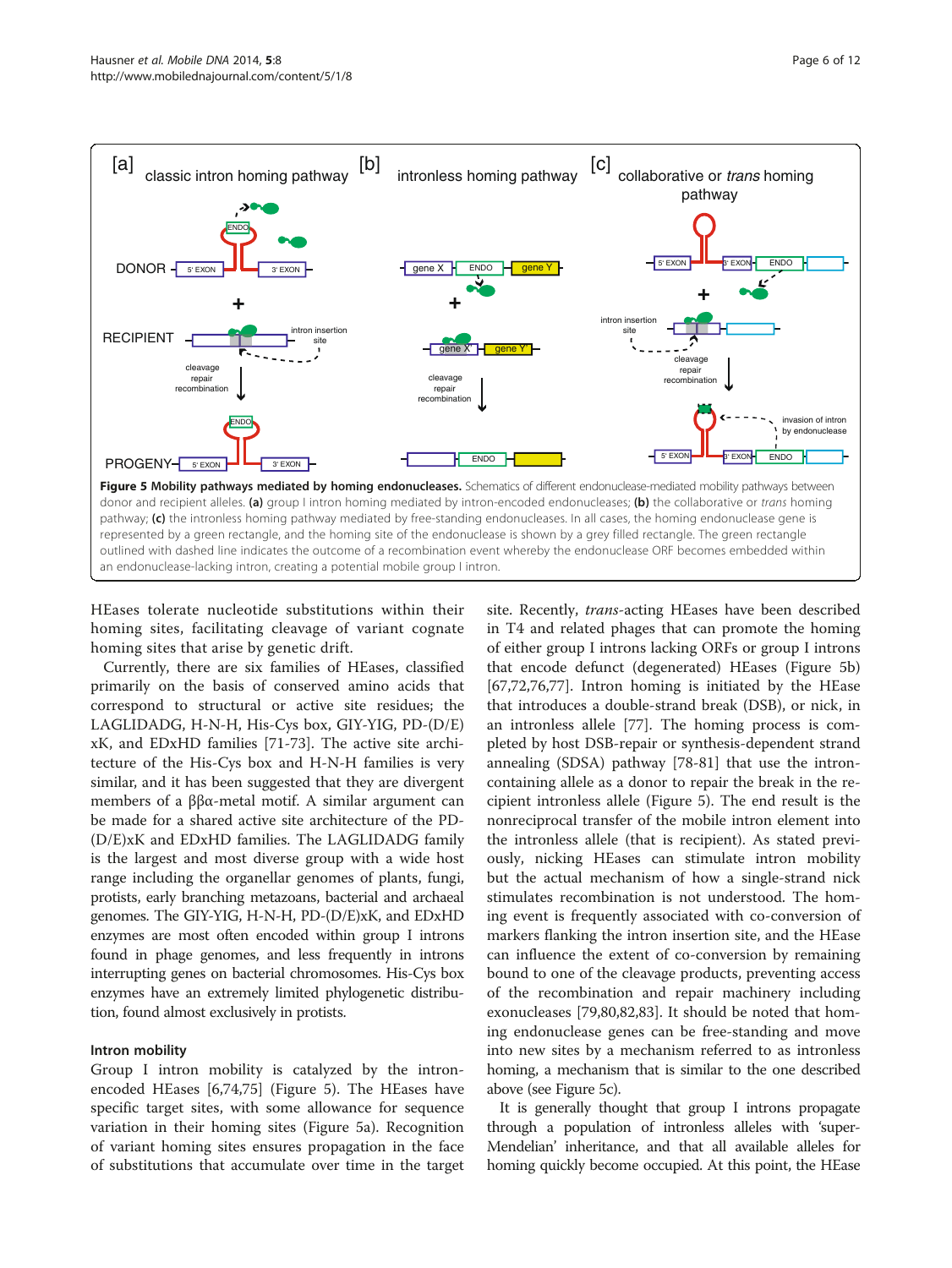can quickly accumulate deleterious mutations that inactivate the enzyme, or the HEase assumes another function (possibly a maturase) to avoid loss. Alternatively, it is thought that group I introns can 'escape' to a new population of intronless alleles by transposition to new sites (ectopic integration) by reverse splicing. Reverse splicing is the reverse of the forward splicing reaction, and theoretically allows a group I intron RNA to insert into a RNA molecule with four to six complementary bases to the P1 stem of the intron RNA [\[84,85\]](#page-10-0). This proposed pathway of RNA-based mobility also requires the additional steps of reverse transcription of the reverse-spliced intron and target RNA followed by integration of the cDNA into the genome by recombination, yet there is no direct experimental evidence to support this pathway. The best circumstantial evidence for reverse splicing has been documented for rDNA introns where related introns are inserted in two different locations within rDNA genes [[55](#page-9-0)[,86](#page-10-0)].

Another mechanism for ectopic integration or transposition relates to the relaxed specificity of many intronencoded HEases. For instance, cleavage at a site similar to a HEase's native target site may promote intron mobility, and it has been shown that the cleavage specificity of the I-TevI HEase can be influenced by oxidative stress [[87\]](#page-10-0). However, the low cleavage rates at ectopic sites will limit the frequency of intron movement by this mechanism. Because homologous recombination between unrelated sequences will be inefficient, it is thought that illegitimate recombination pathways would be necessary for intron transposition [\[88\]](#page-10-0).

# Domestication of group I introns and the formation of novel genetic elements

There are a few instances where group I introns or their components may have been domesticated by their host genomes, or by other types of mobile genetic elements. The bacterial DUF199/WhiA protein is a transcription factor and its N-terminal region contains the same protein fold as found in monomeric LAGLIDADG HEases encoded within group I introns [[89](#page-10-0),[90](#page-10-0)]. This similarity suggests that an invasive element was co-opted to serve as a regulatory protein [[91](#page-10-0)]. The ability of group I intron RNAs to form complex tertiary structures has been harnessed in *Clostridium difficile* as a feature of a twocomponent riboswitch that involves c-di-GMP as an allosteric activator [[92](#page-10-0)]. Here, in the 5′ untranslated region of an mRNA, a c-di-GMP binding aptamer is located upstream of a group I intron; the binding of c-di-GMP to its aptamer modifies the group I intron fold and shifts the 5′ splice site. In the presence of c-di-GMP, RNA processing yields an mRNA where the ribosome binding site is moved upstream of the start codon, whereas splicing without c-di-GMP results in a version of the transcript where the ribosome binding site is removed as part of the intron RNA [[92\]](#page-10-0). In essence, the allosteric self-splicing intron has been domesticated as a metabolite sensor and genetic regulatory element.

A unique composite element has been described in some enterotoxin producing strains of C. difficile in the tcdA locus. The composite element, termed an IStron, is composed of a splicing-competent group I intron (IA2 subgroup) that has an insertion element (IS, of the IS605 element family) embedded within its 3′-end and encoding two transposases [[93](#page-10-0),[94](#page-10-0)]. One of the transposases is a TnpA-like protein that belongs to the HUH endonuclease superfamily [[95\]](#page-10-0). TnpA can promote mobility events of the IS200/IS605 family of bacterial insertion elements by cleavage and rejoining of single-stranded DNA. These endonucleases cleave their target sites by cutting the lagging strand within a DNA replication fork [[96,97\]](#page-10-0). This mobility mechanism might be analogous to how the H-N-H family of nicking HEases promotes the mobility of group I introns. IStrons have the potential to transpose into genes but its capacity to self-splice should minimize its impact on the host gene [[98](#page-10-0)]. Although IStrons appear to have the best of both worlds in the sense that they encode elements to promote spread (transposase) and aid in their persistence (self-splicing intron), they have limited phylogenetic distribution [[99,100](#page-10-0)].

# Group I intron distribution in bacteria: genes and genomes

Within bacteria, group I introns are predominately inserted within structural RNA genes such as tRNA and rRNA genes [\[31-33,](#page-9-0)[101-107](#page-10-0)]. This bias has been explained in part by the conservation among structural RNA genes. Conversely, insertion of group I introns into protein-coding genes may be selected against, as the coupling of transcription and translation would interfere with folding of the group I intron to facilitate ribozyme formation and thus splicing [[13](#page-8-0)[,108](#page-10-0)]. The presence of a stop codon in-frame with the upstream exon of many group I introns is viewed as evidence that stalling of the ribosome might be a strategy to facilitate intron RNA folding and splicing [\[98,108-110](#page-10-0)]. Nevertheless, there have been reports of bacterial proteincoding genes that have been invaded by group I introns, such as the flagellin gene in a thermophilic *Bacillus* species  $[111,112]$  $[111,112]$ , recA and nrdE genes in various Bacillus species [[99,113\]](#page-10-0), and some cyanobacterial  $nrdE$  genes [[109,110\]](#page-10-0). This trend of insertion into protein-coding genes is particularly evident in bacteriophages, as all introns observed to date are inserted in protein-coding genes, in spite of the presence of many phage-encoded tRNA genes [[14,](#page-8-0)[100](#page-10-0),[114-117](#page-10-0)]. This distribution may be related to the fact that optimal DNA targets for HEases occur within conserved protein-coding genes, which, in the context of the relatively small coding potential of many phage genomes,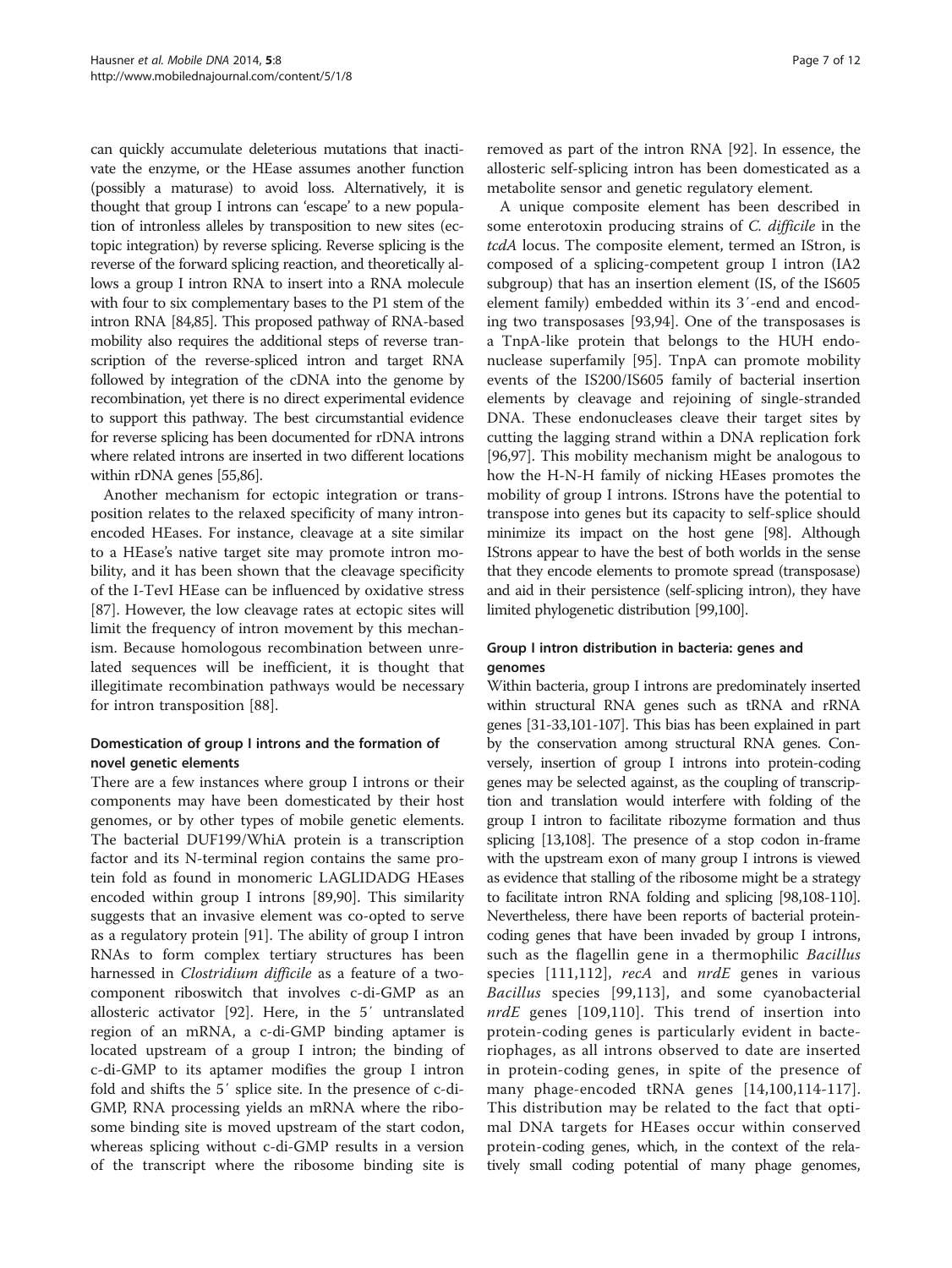includes targets such as DNA polymerases, ribonucleotide reductases, and terminases.

Interestingly, group I introns have so far not been discovered in archaeal genomes, although group I intron derived HEase sequences are sometimes associated with archaeal introns [\[117](#page-10-0)-[122](#page-10-0)]. The archaeal-specific introns are removed by a mechanism that involves tRNA splicing endonucleases [\[12](#page-8-0)[,123-126](#page-11-0)]. It has been suggested that the efficient protein-dependent splicing of archaeal introns may have outcompeted RNA-based self-splicing introns by minimizing any phenotypic effect on host genomes from slow in vivo splicing rates, and that selfsplicing RNA introns became extinct in the archaeal lineage [\[12\]](#page-8-0). This scenario implies a cost associated to the host genome with maintaining group I ribozyme based splicing elements and/or their co-factors (maturases/chaperones), which may have limited their spread and persistence of self-splicing introns among the bacteria and their associated phages.

The persistence and spread of group I introns in prokaryotic genomes is dependent on a number of factors including (1) the phenotypic cost associated with the insertion of a group I intron, (2) the availability of intronless alleles for endonuclease-mediated homing, (3) the presence of efficient homology-based DSB repair systems, (4) the availability of DNA or RNA transfer mechanisms such as DNA uptake by natural transformation, conjugation and plasmid transfer, and phages. Interestingly, recent work on the Bacillus cereus group suggested that some of the genomic recA, nrdE, nrdF introns are similar to phage introns, indicating that phage infection could serve as a vector system for the lateral movement of introns among different genomes [\[100](#page-10-0)]. However, there is little evidence to show that bacterial introns are moved horizontally among bacterial species. One study [\[127\]](#page-11-0) showed that placing a group I intron from Tetrahymena into the E. coli 23S gene resulted in the reduction of the growth rate which was correlated with poor splicing of the Tetrahymena intron. Moreover, the intron RNA was shown to associate with the 50 S ribosomal subunit and possibly interfere with translation. Clearly, there are barriers to intron spread in bacteria [[13\]](#page-8-0) that are curiously absent from organellar genomes where group I introns are very abundant.

#### The evolution of a composite mobile element

One of the most intriguing questions about mobile group I introns concerns their evolutionary origin. The current consensus is that HEases and group I introns had distinct evolutionary origins, and that HEases have on multiple independent occasions invaded an endonuclease-free intron. The alternative scenario, that group I introns always possessed an endonuclease gene is problematic for a number of reasons, including the fact that many group I introns do

not contain ORFs, and the notion that group I introns were direct descents of catalytic RNAs from the RNA world. Moreover, the finding that HEases can exist outside of the protective confines of introns, as so-called free-standing homing endonucleases, lent credibility to the hypothesis that these free-standing enzymes could be a potential source of the 'invading' endonuclease. Two mechanisms that would lead to the formation of such a composite mo-bile intron have been proposed. Loizos et al. [[128\]](#page-11-0) noted that in the  $\frac{sunY}{$  gene of the T4 phage the intron sequences flanking the HEase ORF (I-TevII) were similar to the exon junction sequences that comprise the I-TevII target sequence. Importantly, they were able to demonstrate that a synthetic construct that included the fused sequence composed of the up- and down-stream sequences that flank the I-TevII ORF was indeed cleaved by I-TevII. This result provided strong circumstantial evidence for the 'endonucleasegene invasion' hypothesis whereby a free-standing HEase cut an intron sequence that fortuitously contained a similar HEase target site. During the recombination-based repair process, the endonuclease gene sequence was inserted into the cleaved intron sequence, thus generating a composite potentially mobile intron.

Recent studies [[72,](#page-9-0)[76\]](#page-10-0) provide a second mechanism, termed collaborative homing, for the origin of mobile introns. Work on two different phages revealed systems where a free- standing HEase and an ORF-less group I intron converged on the same conserved target site (Figure [5](#page-5-0)b). That is, the target site of the endonuclease corresponded to the intron-insertion site. Thus, the endonuclease was 'pre-adapted' to target the intron-insertion site, and an illegitimate recombination event that moved the free-standing endonuclease gene into the intron would quickly create an efficient composite mobile intron capable of mobility [[76](#page-10-0)].

Regardless of the origin of mobile group I introns, one would assume that endonuclease invasion would have a deleterious effect on intron splicing. In this respect, it is interesting to note that many endonuclease ORFs are inserted in loops that presumably do not interfere with folding and splicing. It is also possible that the intronencoded endonucleases and/or host factors were able to compensate by stabilizing the intron tertiary RNA structure or discouraging misfolding of the intron RNAs [[129-132\]](#page-11-0). This would effectively stabilize the intron/endonuclease relationship within the genome as splicing competency would be under a strong selective pressure if the intron was inserted in a functionally important gene. Longterm persistence of the composite element is dependent on the opportunity to invade intronless alleles, as detailed by Goddard and Burt and others [\[132,133](#page-11-0)].

This returns us to the enigma of why group I introns and their associated HEases have been successful in spreading among the organellar genomes of plants, protozoans, and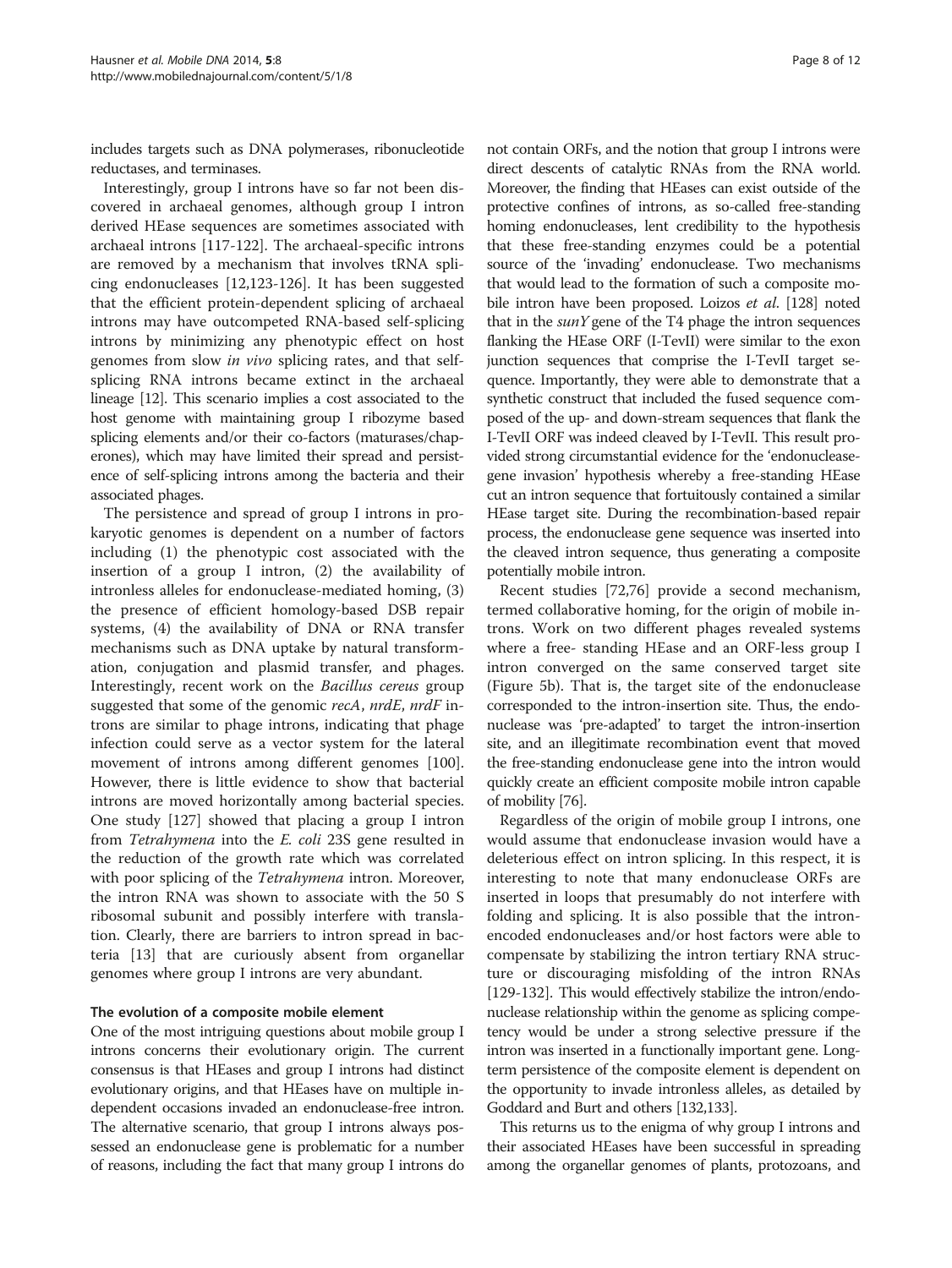<span id="page-8-0"></span>fungi but have very limited representation among bacterial and phage genomes. Koonin [\[134](#page-11-0)] proposed that group I introns evolved as parasitic selfish-RNAs (ribozymes) in abiotic compartments that housed early forms of the 'RNA world'. If indeed these elements are ancient, it is surprising that now they have such a limited distribution, being absent in the Archaea and only rarely encountered among bacteria. One intriguing possibility is that the CRISPR/Cas RNA-based genome defense system, that restricts foreign DNAs such as plasmids or phage DNAs, has a role in limiting the spread of mobile group I introns present on these elements, specifically the type III CRISPR systems can target ssRNA in addition to DNA [\[135](#page-11-0)-[137\]](#page-11-0). An interesting observation is that CRISPR/Cas systems are extremely prevalent in Archaea, but less so in bacteria, correlating with the absence of group I introns from Archaea.

# Conclusions

The mechanisms that promote and prevent group I introns from proliferating among bacterial genomes are poorly understood, as is the long-term impact of introns on organismal viability. When present, it is assumed that introns are phenotypically neutral, yet the co-opting of intron functions by a riboswitch or the domestication of intron-encoded homing endonuclease as a regulatory protein (WhiA) indicates that introns can be a source of genetic novelty. Future research efforts directed at understanding the effect of group I introns on host gene expression, mechanisms of mobility to ectopic sites and their spread among bacterial genomes and phages will lead to valuable insights regarding the dynamics and evolution of group I introns.

#### Abbreviations

bp: base pair; c-di-GMP: cyclic diguanylate; DSB: double-strand break; GTP: guanosine-5′-triphosphate; HEase: homing endonuclease; HEG: homing endonuclease gene; HUH: endonuclease motif; IGS: Internal Guide Sequence; IS: insertion element; ORF: open-reading frame; rRNA: ribosomal RNA tRNA, transfer RNA; SDSA: synthesis-dependent strand annealing.

#### Competing interests

The authors declare that they have no competing interests.

#### Author's contributions

GH: conception and design, figure preparation, manuscript writing and final approval of manuscript. MH: conception and design, compilation of data for Figures [1](#page-1-0), [2](#page-2-0) and [3,](#page-3-0) final approval of manuscript. DRE: conception and design, figure preparation, manuscript writing and final approval of manuscript. All authors read and approved the final manuscript.

#### Acknowledgements

This work was supported by a CIHR Operating Grant (MOP-97780) and a CIHR New Investigator Salary Award to DRE. GH's research on mobile introns is supported by a Discovery Grant from the Natural Sciences and Engineering Research Council of Canada. MH would like to acknowledge support by the Egyptian Ministry of Higher Education and Scientific Research.

#### Author details

<sup>1</sup>Department of Microbiology, University of Manitoba, Winnipeg, MB R3T 2 N2, Canada. <sup>2</sup>Department of Biochemistry, Faculty of Medicine, University of Montreal, Montréal, QC H3C 3 J7, Canada. <sup>3</sup>Department of Botany, Faculty

of Science, Suez University, Suez, Egypt. <sup>4</sup>Department of Biochemistry, Schulich School of Medicine and Dentistry, Western University, London, ON N6A 5C1, Canada.

#### Received: 16 December 2013 Accepted: 24 February 2014 Published: 10 March 2014

#### References

- 1. Kruger K, Grabowski PJ, Zaug AJ, Sands J, Gottschling DE, Cech TR: Self-splicing RNA: autoexcision and autocyclization of the ribosomal RNA intervening sequence of Tetrahymena. Cell 1982, 31:147-157.
- 2. Michel F, Jacquier A, Dujon B: Comparison of fungal mitochondrial introns reveals extensive homologies in RNA secondary structure. Biochimie 1982, 64:867–881.
- 3. Cech TR: Self-splicing of group-I introns. Annu Rev Biochem 1990, 55:599-629.
- 4. Lang BF, Laforest MJ, Burger G: Mitochondrial introns: a critical view. Trends Genet 2007, 23:119–125.
- 5. Dujon B: Group I introns as mobile genetic elements: facts and mechanistic speculation - a review. Gene 1989, 82:91–114.
- 6. Belfort M, Roberts RJ: Homing endonucleases: keeping the house in order. Nucleic Acids Res 1997, 25:3379–3388.
- 7. Dujon B, Bolotin-Fukuhara M, Coen D, Deutsch J, Netter P, Slonimski PP, Weill L: Mitochondrial genetics. XI. Mutations at the mitochondrial locus omega affecting the recombination of mitochondrial genes in Saccharomyces cerevisiae. Mol Gen Genet 1976, 143:131–165.
- 8. Jacquier A, Dujon B: The intron of the mitochondrial 21S rRNA gene: distribution in different yeast species and sequence comparison between Kluyveromyces thermotolerans and Saccharomyces cerevisiae. Mol Gen Genet 1983, 192:487–499.
- 9. Colleaux L, d'Auriol L, Betermier M, Cottarel G, Jacquier A, Galibert F, Dujon B: Universal code equivalent of a yeast mitochondrial intron reading frame is expressed into E. coli as a specific double strand endonuclease. Cell 1986, 44:521-533.
- 10. Belfort M, Derbyshire V, Parker MM, Cousineau B, Lambowitz AM: Mobile introns: pathways and proteins. In Mobile DNA II. Edited by Craig NL, Craigie R, Gellert M, Lambowitz AM. Washington DC: ASM Press; 2002:761–783.
- 11. Haugen P, Simon DM, Bhattacharya D: The natural history of group I introns. Trends Genet 2005, 21:111–119.
- 12. Tocchini-Valentini GD, Fruscoloni P, Tocchini-Valentini GP: Evolution of introns in the archaeal world. Proc Natl Acad Sci U S A 2011, 108:4782-4787.
- 13. Edgell DR, Belfort M, Shub DA: Barriers to intron promiscuity in bacteria. J Bacteriol 2000, 182:5281–5289.
- 14. Edgell DR, Gibb EA, Belfort M: Mobile DNA elements in T4 and related phages. Virol J 2010, 27:290.
- 15. Lavigne R, Vandersteegen K: Group I introns in Staphylococcus bacteriophages. Future Virol 2013, 8:997.
- 16. Zimmerly S: Mobile introns and retroelements in bacteria. In The Dynamic Bacterial Genome. Edited by Mullany P. Cambridge UK: Cambridge University Press; 2005:121–148.
- 17. Raghavan R, Minnick MF: Group I introns and inteins: disparate origins but convergent parasitic strategies. J Bacteriol 2009, 191:6193–6202.
- 18. Lambowitz AM, Zimmerly S: Group II introns: mobile ribozymes that invade DNA. In Cold Spring Harbor Perspectives in Biology - The RNA World, Volume 1. 4th edition. Edited by Gesteland RF, Cech TR, Atkins JF. Woodbury NY: Cold Spring Harbor Laboratory Press; 2011:a003616.
- 19. Burke JM, Belfort M, Cech TR, Davies RW, Schweyen RJ, Shub DA, Szostak JW, Tabak HF: Structural conventions for group-I introns. Nucleic Acids Res 1987, 15:7217–7222.
- 20. Cech TR, Damberger SH, Gutell ER: Representation of the secondary and tertiary structure of group I introns. Nat Struc Biol 1994, 1:273–280.
- 21. Woodson SA: Structure and assembly of group I introns. Curr Opin Struct Biol 2005, 15:324–330.
- 22. Golden BL, Kim H, Chase E: Crystal structure of a phage Twort group I ribozyme-product complex. Nat Struct Mol Biol 2005, 12:82–89.
- 23. Vicens Q, Cech TR: Atomic level architecture of group I introns revealed. Trends Biochem Sci 2006, 31:41–51.
- 24. Stahley MR, Strobel SA: Structural evidence for a two-metal-ion mechanism of group I intron splicing. Science 2005, 309:1587–1590.
- 25. Stahley MR, Strobel SA: RNA splicing: group I intron crystal structures reveal the basis of splice site selection and metal ion catalysis. Curr Opin Struct Biol 2006, 16:319–326.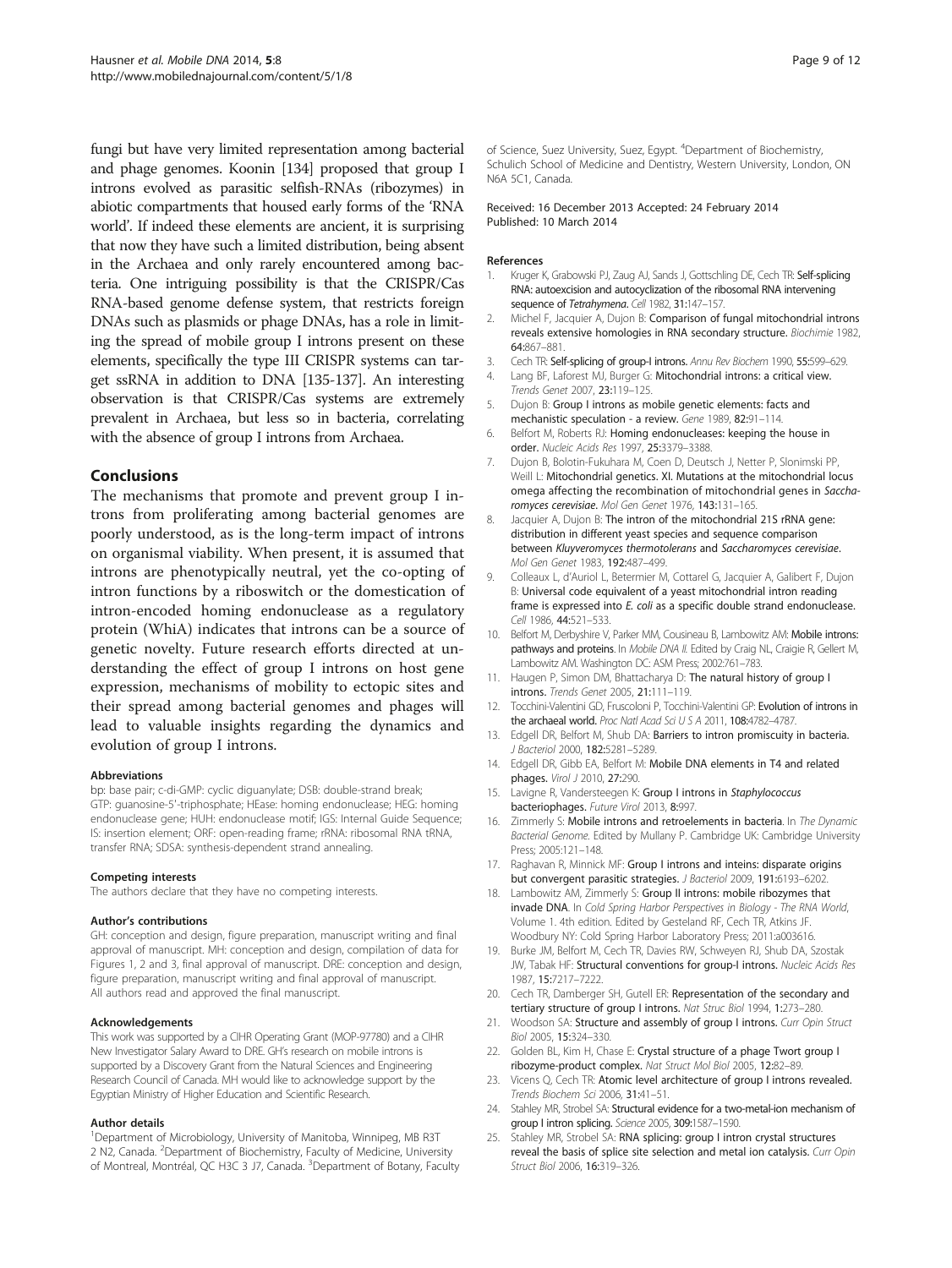- <span id="page-9-0"></span>26. Michel F, Westhof E: Modelling of the three-dimensional architecture of group I catalytic introns based on comparative sequence analysis. J Mol Biol 1990, 216:585–610.
- 27. Suh S-Q, Jones KG, Blackwell M: A group I intron in the nuclear small subunit rRNA gene of Cryptendoxyla hypophloia, an Ascomycetes fungus: evidence for a new major class of group I introns. J Mol Evol 1999, 48:493–500.
- 28. Zhou Y, Lu C, Wu Q-J, Wang Y, Sun Z-T, Deng J-C, Zhang Y: GISSD: group I intron sequence and structure database. Nucleic Acids Res 2008, 36(Database issue):D31–D37.
- 29. Vicens Q, Paukstelis PJ, Westhof E, Lambowitz AM, Cech TR: Toward predicting self-splicing and protein-facilitated splicing of group I introns. RNA 2008, 14:2013–2029.
- 30. Cannone JJ, Subramanian S, Schnare MN, Collett JR, D'Souza LM, Du Y, Feng B, Lin N, Madabusi LV, Müller KM, Pande N, Shang Z, Yu N, Gutell RR: The Comparative RNA Web (CRW) Site: an online database of comparative sequence and structure information for ribosomal, intron, and other RNAs. BMC Bioinformatics 2002, 3:2.
- 31. Haugen P, Bhattacharya D, Palmer JD, Turner S, Lewis LA, Pryer KM: Cyanobacterial ribosomal RNA genes with multiple, endonuclease-encoding group I introns. BMC Evol Biol 2007, 7:159.
- 32. del Campo EM, Casano LM, Gasulla F, Barreno E: Presence of multiple group I introns closely related to bacteria and fungi in plastid 23S rRNAs of lichen-forming Trebouxia. Int Microbiol 2009, 12:59–67.
- 33. Salman V, Amann R, Shub DA, Schulz-Vogt HN: Multiple self-splicing introns in the 16S rRNA genes of giant sulfur bacteria. Proc Natl Acad Sci U S A 2012, 109:4203–4208.
- 34. Schäfer B: Genetic conservation versus variability in mitochondria: the architecture of the mitochondrial genome in the petite-negative yeast Schizosaccharomyces pombe. Curr Genet 2003, 43:311-326.
- 35. Gibb EA, Edgell DR: Better late than early: delayed translation of intron-encoded endonuclease I-TevI is required for efficient splicing of its host group I intron. Mol Microbiol 2010, 78:35–46.
- 36. Edgell DR, Chalamcharla VR, Belfort M: Learning to live together: mutualism between self-splicing introns and their hosts. BMC Biol 2011, 9:22.
- 37. Ikawa Y, Shiraishi H, Inoue T: Minimal catalytic domain of a group I self-splicing intron RNA. Nat Struct Biol 2000, 7:1032–1035.
- 38. Ikawa Y, Naito D, Shiraishi H, Inoue T: Structure-function relationships of two closely related group IC3 intron ribozymes from Azoarcus and Synechococcus pre-tRNA. Nucleic Acids Res 2000, 28:3269–3277.
- 39. Rangan P, Masquida B, Westhof E, Woodson SA: Architecture and folding mechanism of the Azoarcus group I pre-tRNA. J Mol Biol 2004, 339:41-51.
- 40. Saldanha R, Mohr G, Belfort M, Lambowitz AM: Group I and group II introns. FASEB J 1993, 7:15–24.
- 41. Guo F, Cech TR: In vivo selection of better self-splicing introns in Escherichia coli: the role of the P1 extension helix of the Tetrahymena intron. RNA 2002, 8:647–658.
- 42. Adams PL, Stahley MR, Gill ML, Kosek AB, Wang J, Strobel SA: Crystal structure of a group I intron splicing intermediate. RNA 2004, 10:1867–1887.
- 43. Adams PL, Stahley MR, Kosek AB, Wang J, Strobel SA: Crystal structure of a self splicing group I intron with both exons. Nature 2004, 430:45–50.
- 44. Guo F, Gooding AR, Cech TR: Structure of the Tetrahymena ribozyme: base triple sandwich and metal ion at the active site. Mol Cell 2004, 16:351–362.
- 45. Guo F, Gooding AR, Cech TR: Comparison of crystal structure interactions and thermodynamics for stabilizing mutations in the Tetrahymena ribozyme. RNA 2006, 12:387–395.
- 46. Waldsich C, Grossberger R, Schroeder R: RNA chaperone StpA loosens interactions of the tertiary structure in the td group I intron in vivo. Genes Dev 2002, 16:2300–2312.
- 47. Mo D, Wu L, Xu Y, Ren J, Wang L, Huang L, Wu QJ, Bao P, Xie MH, Yin P, Liu BF, Liang Y, Zhang Y: A maturase that specifically stabilizes and activates its cognate group I intron at high temperatures. Biochimie 2011, 93:533–541.
- 48. Caprara MG, Waring RB: Group I introns and their maturases: uninvited, but welcome guests. In Homing endonucleases and inteins. Edited by Belfort M, Derbyshire V, Stoddard BL, Wood DL. New York: Springer; 2005:103–119.
- 49. Prenninger S, Schroeder R, Semrad K: Assaying RNA chaperone activity in vivo in bacteria using a ribozyme folding trap. Nat Protoc 2006, 1:1273–1277.
- 50. Moll I, Leitsch D, Steinhauser T, Bläsi U: RNA chaperone activity of the Sm-like Hfq protein. EMBO Rep 2003, 4:284–289.
- 51. Bertrand H, Bridge P, Collins RA, Garriga G, Lambowitz AM: RNA splicing in Neurospora mitochondria. Characterization of new nuclear mutants with defects in splicing the mitochondrial large rRNA. Cell 1982, 29:517-526.
- 52. Turcq B, Dobinson KF, Serizawa N, Lambowitz AM: A protein required for RNA processing and splicing in Neurospora mitochondria is related to gene products involved in cell cycle protein phosphatase functions. Proc Natl Acad Sci U S A 1992, 89:1676-1680.
- 53. Mohr G, Rennard R, Cherniack AD, Stryker J, Lambowitz AM: Function of the Neurospora crassa mitochondrial tyrosyl-tRNA synthetase in RNA splicing. Role of the idiosyncratic N-terminal extension and different modes of interaction with different group I introns. J Mol Biol 2001, 307:75–92.
- 54. Akins RA, Lambowitz AM: A protein required for splicing group I introns in Neurospora mitochondria is mitochondrial tyrosyl-tRNA synthetase or derivative thereof. Cell 1987, 50:331-345.
- 55. Mohr G, Lambowitz AM: Integration of a group I intron into a ribosomal RNA sequence promoted by a tyrosyl-tRNA synthetase. Nature 1991, 354(6349):164–167.
- Mohr S, Stryker JM, Lambowitz AM: A DEAD-box protein functions as an ATP-dependent RNA chaperone in group I intron splicing. Cell 2002, 109:769–779.
- 57. Cao W, Coman MM, Ding S, Henn A, Middleton ER, Bradley MJ, Rhoades E, Hackney DD, Pyle AM, De La Cruz EM: Mechanism of Mss116 ATPase reveals functional diversity of DEAD-Box proteins. J Mol Biol 2011, 409:399–414.
- 58. Jarmoskaite I, Russell R: DEAD-box proteins as RNA helicases and chaperones. Wiley Interdiscip Rev RNA 2011, 2:135–152.
- 59. Sinan S, Yuan X, Russell R: The Azoarcus group I intron ribozyme misfolds and is accelerated for refolding by ATP-dependent RNA chaperone proteins. J Biol Chem 2011, 286:37304–37312.
- 60. Zhang A, Derbyshire V, Salvo JL, Belfort M: Escherichia coli protein StpA stimulates self-splicing by promoting RNA assembly in vitro. RNA 1995, 1:783–793.
- 61. Mayer O, Waldsich C, Grossberger R, Schroeder R: Folding of the td pre-RNA with the help of the RNA chaperone StpA. Biochem Soc Trans 2002, 30:1175–1180.
- 62. Coetzee T, Herschlag D, Belfort M: *Escherichia coli* proteins, including ribosomal protein S12, facilitate in vitro splicing of phage T4 introns by acting as RNA chaperones. Genes Dev 1994, 8:1575–1588.
- 63. Croitoru V, Semrad K, Prenninger S, Rajkowitsch L, Vejen M, Laursen BS, Sperling-Petersen HU, Isaksson LA: RNA chaperone activity of translation initiation factor IF1. Biochimie 2006, 88:1875–1882.
- 64. Paukstelis PJ, Chen JH, Chase E, Lambowitz AM, Golden BL: Structure of a tyrosyl-tRNA synthetase splicing factor bound to a group I intron RNA. Nature 2008, 451:94–97.
- 65. Semrad K, Schroeder R: A ribosomal function is necessary for efficient splicing of the T4 phage thymidylate synthase intron in vivo. Genes Dev 1998, 12:1327–1337.
- 66. Sandegren L, Sjöberg BM: Self-splicing of the bacteriophage T4 group I introns requires efficient translation of the pre-mRNA in vivo and correlates with the growth state of the infected bacterium. J Bacteriol 2007, 189:980–980.
- 67. Wilson GW, Edgell DR: Phage T4 mobE promotes trans homing of the defunct homing endonuclease I-TevIII. Nucleic Acids Res 2009, 37:7110-7123
- 68. Edgell DR, Stanger MJ, Belfort M: Coincidence of cleavage sites of intron endonuclease I-TevI and critical sequences of the host thymidylate synthase gene. J Mol Biol 2004, 343:1231–1241.
- 69. Edgell DR, Stanger MJ, Belfort M: Importance of a single base pair for discrimination between intron-containing and intronless alleles by endonuclease I-BmoI. Curr Biol 2003, 13:973–978.
- 70. Scalley-Kim M, McConnell-Smith A, Stoddard BL: Coevolution of a homing endonuclease and its host target sequence. J Mol Biol 2007, 2:1305–1319.
- 71. Skowronek KJ, Bujnicki JM: Restriction and homing endonucleases. In Industrial Enzymes, Structure, Function and Applications. Edited by Polaina J, MacCabe AP. Dordrecht The Netherlands: Springer-Verlag; 2007:357–378.
- 72. Zeng Q, Bonocora RP, Shub DA: A free-standing homing endonuclease targets an intron insertion site in the psbA gene of cyanophages. Curr Biol 2009, 19:218–222.
- 73. Stoddard BL: Homing endonucleases: from microbial genetic invaders to reagents for targeted DNA modification. Structure 2011, 19:7–15.
- 74. Dujon B: Sequence of the intron and flanking exons of the mitochondrial 21S rRNA gene of yeast strains having different alleles at the omega and rib-1 loci. Cell 1980, 20:185–197.
- 75. Bell-Pedersen D, Quirk S, Clyman J, Belfort M: Intron mobility in phage T4 is dependent upon a distinctive class of endonucleases and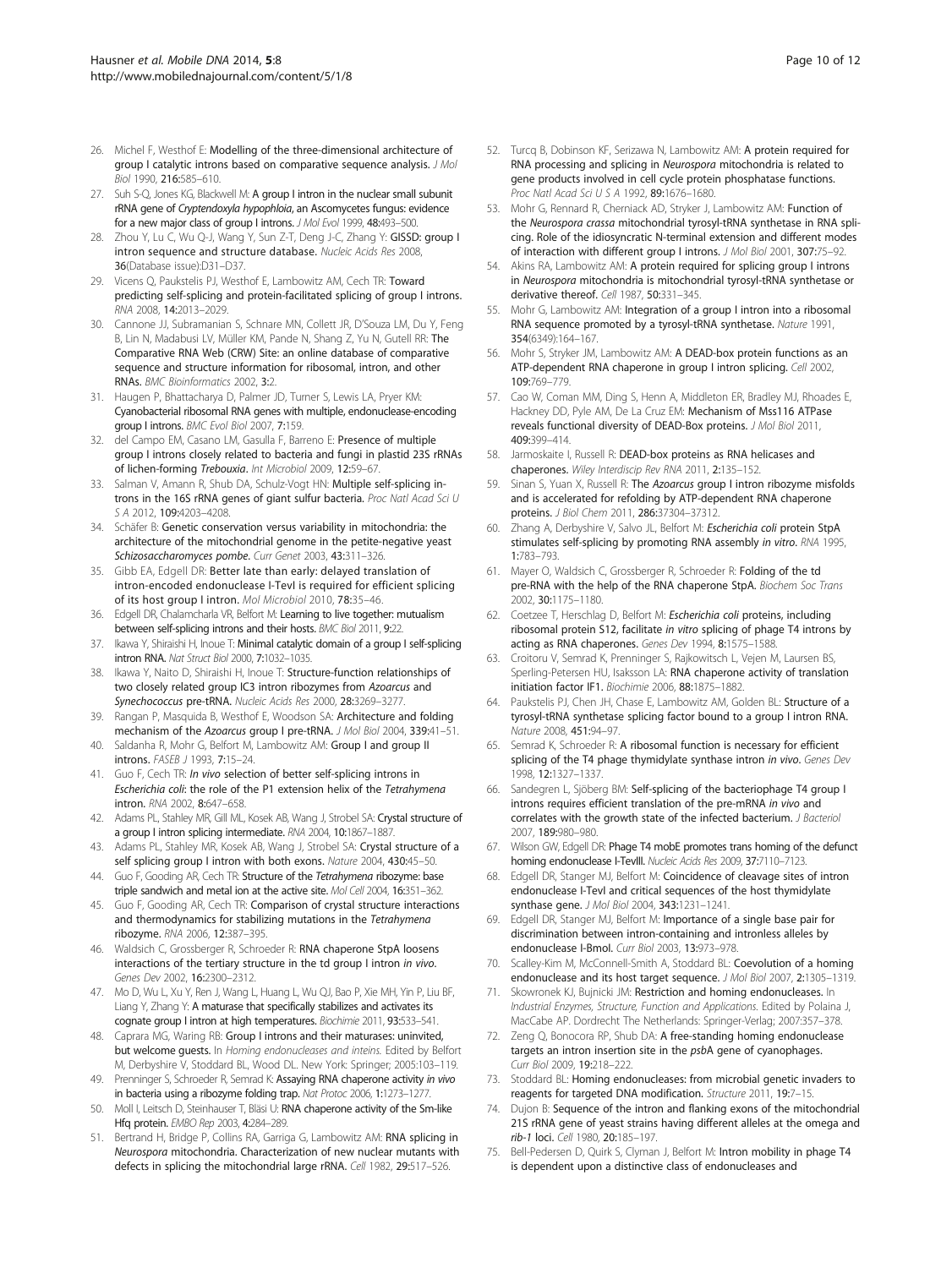<span id="page-10-0"></span>independent of DNA sequences encoding the intron core: mechanistic and evolutionary implications. Nucleic Acids Res 1990, 18:3763–3770.

- 76. Bonocora RP, Shub DA: A likely pathway for formation of mobile group I introns. Curr Biol 2009, 19:223–228.
- 77. Landthaler M, Lau NC, Shub DA: Group I intron homing in Bacillus phages SPO1 and SP82: a gene conversion event initiated by a nicking homing endonuclease. J Bacteriol 2004, 186:4307–4314.
- 78. Mueller JE, Smith D, Bryk M, Belfort M: Intron-encoded endonuclease I-TevI binds as a monomer to effect sequential cleavage via conformational changes in the td homing site. EMBO J 1995, 14:5724–5735.
- 79. Mueller JE, Smith D, Belfort M: Exon coconversion biases accompanying intron homing: battle of the nucleases. Genes Dev 1996, 10:2158–2166.
- 80. Mueller JE, Clyman J, Huang YJ, Parker MM, Belfort M: Intron mobility in phage T4 occurs in the context of recombination-dependent DNA replication by way of multiple pathways. Genes Dev 1996, 10:351–364.
- 81. Huang YJ, Parker MM, Belfort M: Role of exonucleolytic degradation in group I intron homing in phage T4. Genetics 1999, 153:1501–1512.
- 82. Parker MM, Court DA, Preiter K, Belfort M: Homology requirements for double-strand break-mediated recombination in a phage lambda-td intron model system. Genetics 1996, 143:1057–1068.
- 83. Brok-Volchanskaya VS, Kadyrov FA, Sivogrivov DE, Kolosov PM, Sokolov AS, Shlyapnikov MG, Kryukov VM, Granovsky IE: Phage T4 SegB protein is a homing endonuclease required for the preferred inheritance of T4 tRNA gene region occurring in co-infection with a related phage. Nucleic Acids Res 2008, 36:2094–2105.
- 84. Roman J, Woodson SA: Reverse splicing of the Tetrahymena IVS: evidence for multiple reaction sites in the 23S rRNA. RNA 1995, 1:478–490.
- 85. Birgisdottir AB, Johansen S: Site-specific reverse splicing of a HEG-containing group I intron in ribosomal RNA. Nucleic Acids Res 2005, 33:2042–2051.
- 86. Bhattacharya D, Reeb V, Simon DM, Lutzoni F: Phylogenetic analysis suggests reverse splicing spread of group I introns in fungal ribosomal DNA. BMC Evol Biol 2005, 5:68.
- 87. Robbins JB, Smith D, Belfort M: Redox-responsive zinc finger fidelity switch in homing endonuclease and intron promiscuity in oxidative stress. Curr Biol 2011, 21:243–248.
- 88. Parker MM, Belisle M, Belfort M: Intron homing with limited exon homology. Illegitimate double-strand-break repair in intron acquisition by phage t4. Genetics 1999, 153:1513–1523.
- 89. Kaiser BK, Clifton MC, Shen BW, Stoddard BL: The structure of a bacterial DUF199/WhiA protein: domestication of an invasive endonuclease. Structure 2009, 17:1368–1376.
- 90. Taylor GK, Stoddard BL: Structural, functional and evolutionary relationships between homing endonucleases and proteins from their host organisms. Nucleic Acids Res 2012, 40:5189–5200.
- 91. Bush MJ, Bibb MJ, Chandra G, Findlay KC, Buttner MJ: Genes required for aerial growth, cell division, and chromosome segregation are targets of WhiA before sporulation in Streptomyces venezuelae. Ambio 2013, 4(5):e00684–13.
- 92. Lee ER, Baker JL, Weinberg Z, Sudarsan N, Breaker RR: An allosteric self-splicing ribozyme triggered by a bacterial second messenger. Science 2010, 329:845–848.
- 93. Braun V, Mehlig M, Moos M, Rupnik M, Kalt B, Mahony DE, von Eichel-Streiber C: A chimeric ribozyme in Clostridium difficile combines features of group I introns and insertion elements. Mol Microbiol 2000, 36:1447–1459.
- 94. Hasselmayer O, Nitsche C, Braun V, von Eichel-Streiber C: The IStron CdISt1 of Clostridium difficile: molecular symbiosis of a group I intron and an insertion element. Anaerobe 2004, 10:85–92.
- 95. Chandler M, de la Cruz F, Dyda F, Hickman AB, Moncalian G, Ton-Hoang B: Breaking and joining single-stranded DNA: the HUH endonuclease superfamily. Nat Rev Microbiol 2013, 11:525–538.
- 96. Ton-Hoang B, Pasternak C, Siguier P, Guynet C, Hickman AB, Dyda F, Sommer S, Chandler M: Single-stranded DNA transposition is coupled to host replication. Cell 2010, 142:398–408.
- 97. He S, Guynet C, Siguier P, Hickman AB, Dyda F, Chandler M, Ton-Hoang B: IS200/IS605 family single-strand transposition: mechanism of IS608 strand transfer. Nucleic Acids Res 2013, 41:3302–3313.
- 98. Hasselmayer O, Braun V, Nitsche C, Moos M, Rupnik M, von Eichel-Streiber C: Clostridium difficile IStron CdISt1: discovery of a variant encoding two complete transposase-like proteins. J Bacteriol 2004, 186:2508–2510.
- 99. Tourasse NJ, Helgason E, Økstad OA, Hegna IK, Kolstø AB: The Bacillus cereus group: novel aspects of population structure and genome dynamics. J Appl Microbiol 2006, 101:579–593.
- 100. Tourasse NJ, Kolstø AB: Survey of group I and group II introns in 29 sequenced genomes of the Bacillus cereus group: insights into their spread and evolution. Nucleic Acids Res 2008, 36:4529–4548.
- 101. Kuhsel MG, Strickland R, Palmer JD: An ancient group I intron shared by eubacteria and chloroplasts. Science 1990, 250:1570–1573.
- 102. Xu MQ, Kathe SD, Goodrich-Blair H, Nierzwicki-Bauer SA, Shub DA: Bacterial origin of a chloroplast intron: conserved self-splicing group I introns in cyanobacteria. Science 1990, 250:1566–1570.
- 103. Zaug AJ, McEvoy MM, Cech TR: Self-splicing of the group I intron from Anabaena pre-tRNA: requirement for base-pairing of the exons in the anticodon stem. Biochemistry 1993, 32:7946–7953.
- 104. Paquin B, Kathe SD, Nierzwicki-Bauer SA, Shub DA: Origin and evolution of group I introns in cyanobacterial tRNA genes. J Bacteriol 1997, 179:6798-6806.
- 105. Bonocora RP, Shub DA: A novel group I intron-encoded endonuclease specific for the anticodon region of tRNA(fMet) genes. Mol Microbiol 2001, 39:1299–1306.
- 106. Rudi K, Fossheim T, Jakobsen KS: Nested evolution of a tRNA(Leu)(UAA) group I intron by both horizontal intron transfer and recombination of the entire tRNA locus. J Bacteriol 2002, 184:666-671.
- 107. Nesbø CL, Doolittle WF: Active self-splicing group I introns in 23S rRNA genes of hyperthermophilic bacteria, derived from introns in eukaryotic organelles. Proc Natl Acad Sci U S A 2003, 100:10806–10811.
- 108. Öhman-Hedén M, Ahgren-Stålhandske A, Hahne S, Sjöberg BM: Translation across the 5'-splice site interferes with autocatalytic splicing. Mol Microbiol 1993, 7:975–982.
- 109. Meng Q, Zhang Y, Liu XQ: Rare group I intron with insertion sequence element in a bacterial ribonucleotide reductase gene. J Bacteriol 2007, 189:2150–2154.
- 110. Fujisawa T, Narikawa R, Okamoto S, Ehira S, Yoshimura H, Suzuki I, Masuda T, Mochimaru M, Takaichi S, Awai K, Sekine M, Horikawa H, Yashiro I, Omata S, Takarada H, Katano Y, Kosugi H, Tanikawa S, Ohmori K, Sato N, Ikeuchi M, Fujita N, Ohmori M: Genomic structure of an economically important cyanobacterium, Arthrospira (Spirulina) platensis NIES-39. DNA Res 2010, 17:85–103.
- 111. Hayakawa J, Ishizuka M: A group I self-splicing intron in the flagellin gene of the thermophilic bacterium Geobacillus stearothermophilus. Biosci Biotechnol Biochem 2009, 73:2758–2761.
- 112. Hayakawa J, Ishizuka M: Temperature-dependent self-splicing group I introns in the flagellin genes of the thermophilic Bacillus species. Biosci Biotechnol Biochem 2012, 76:410–413.
- 113. Ko M, Choi H, Park C: Group I self-splicing intron in the recA gene of Bacillus anthracis. J Bacteriol 2002, 184:3917–3922.
- 114. Goodrich-Blair H, Scarlato V, Gott JM, Xu MQ, Shub DA: A self-splicing group I intron in the DNA polymerase gene of Bacillus subtilis bacteriophage SPO1. Cell 1990, 63:417–424.
- 115. Landthaler M, Begley U, Lau NC, Shub DA: Two self-splicing group I introns in the ribonucleotide reductase large subunit gene of Staphylococcus aureus phage Twort. Nucleic Acids Res 2002, 30:1935–1943.
- 116. Landthaler M, Shub DA: The nicking homing endonuclease I-BasI is encoded by a group I intron in the DNA polymerase gene of the Bacillus thuringiensis phage Bastille. Nucleic Acids Res 2003, 31:3071–3077.
- 117. Rogers J: Introns in archaebacteria. Nature 1983, 304:685
- 118. Armbruster DW, Daniels CJ: Splicing of intron-containing tRNATrp by the archaeon Haloferax volcanii occurs independent of mature tRNA structure. J Biol Chem 1997, 272:19758–19762.
- 119. Morinaga Y, Nomura N, Sako Y: Population dynamics of archaeal mobile introns in natural environments: a shrewd invasion strategy of the latent parasitic DNA. Microbes Environ 2002, 17:153–163.
- 120. Nomura N, Morinaga Y, Kogishi T, Kim EJ, Sako Y, Uchida A: Heterogeneous yet similar introns reside in identical positions of the rRNA genes in natural isolates of the archaeon Aeropyrum pernix. Gene 2002, 295:43–50.
- 121. Nomura N, Morinaga Y, Shirai N, Sako Y: I-Apel: a novel intron-encoded LAGLIDADG homing endonuclease from the archaeon, Aeropyrum pernix K1. Nucleic Acids Res 2005, 33:e116.
- 122. Tocchini-Valentini GD, Fruscoloni P, Tocchini-Valentini GP: Coevolution of tRNA intron motifs and tRNA endonuclease architecture in Archaea. Proc Natl Acad Sci U S A 2005, 102:15418–15422.